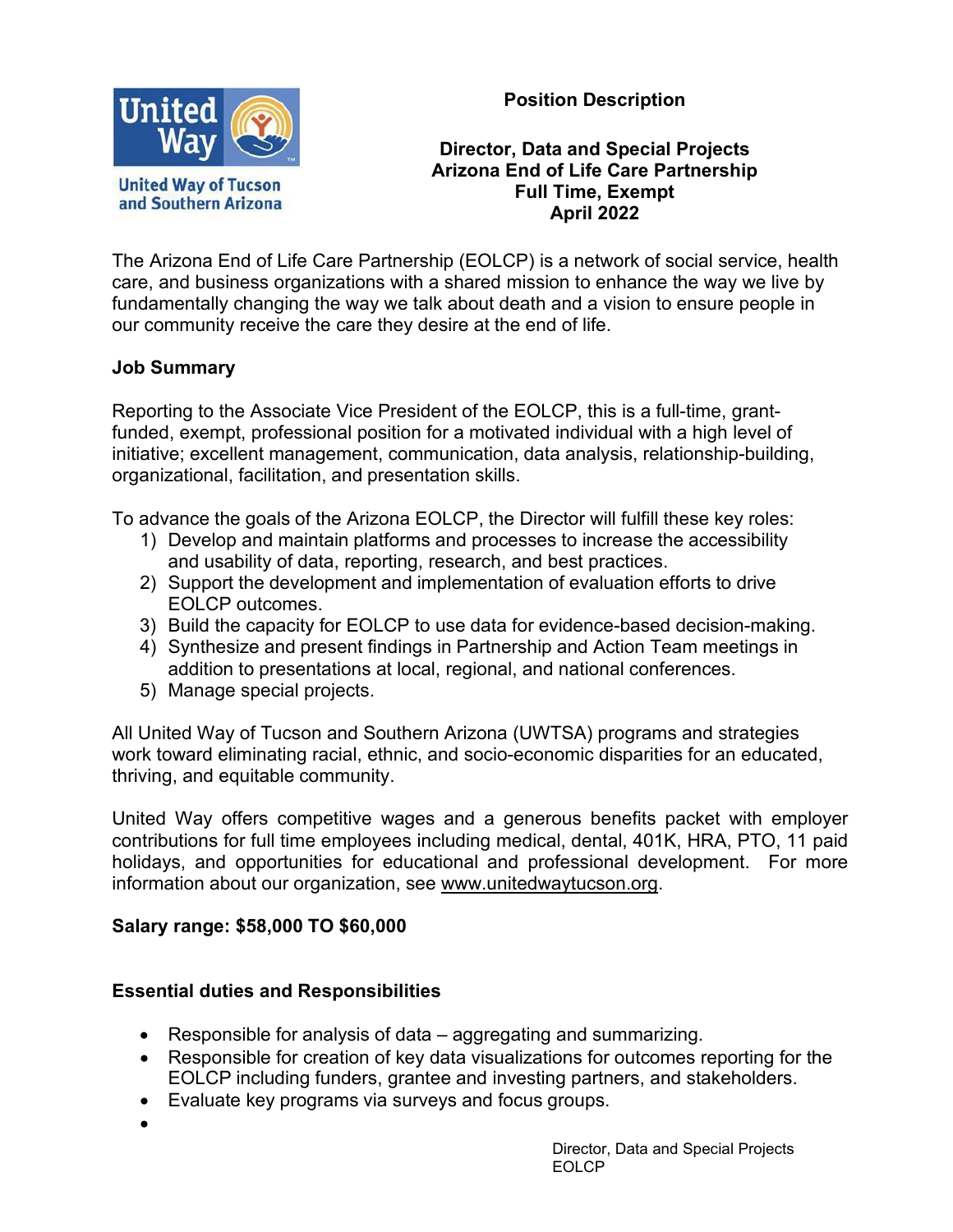- Synthesize relevant data into clear messaging, outlining progress and identifying challenges.
- Establish and maintain scalable solutions for aggregating and reporting data.
- Develop tools and processes to increase the accessibility and usability of data for organizations across the partnership.
- Provide technical assistance and create resources to help partners collect and report on data.
- Present data via written reports and oral presentations at Partnership and Action Team meetings in addition at local, regional, and national conferences.
- Provide expertise in continuous improvement practices and tools to educate andsupport the Partnership.
- Monitor and document progress of Partnership utilizing project management skills and tools.
- Develop and cultivate relationships with community stakeholders, including leaders in healthcare, business, faith, nonprofit, philanthropic, social service sectors, and more.
- Attend and assist in other Arizona End of Life Care Partnership activities and events asneeded.
- Assist in other United Way events, initiatives and meetings as needed.
- Other duties as assigned

# **Qualifications, Skills, and Abilities**

- Bachelor's degree in healthcare, public heath, public administration, or related field plus five years of experience.
- Experience in data analysis, data management, data visualization tools, research methodology, program evaluation, project management or relevant field.
- Passion for managing the quality & accuracy of data and analytics.
- Knowledge of analytical and evaluation methods and procedures to research and interpret data.
- Advanced knowledge of Microsoft Excel.
- Ability to define problems, collect data and draw conclusions.
- Ability to communicate effectively and establish rapport with teams.
- Demonstrated success in facilitating multidisciplinary or multi-organizational teamsdesired.
- Experience managing projects
- Knowledge of relational databases, database design, and query writing.
- Some background in statistics.
- Excellent written and oral communication and strong interpersonal skills.
- Experience creating and meeting deadlines for multiple projects in a fastpaced,small team environment.
- Experience supporting non-profits or government agencies using data.
- Experience creating dashboards and utilizing data visualization tools.